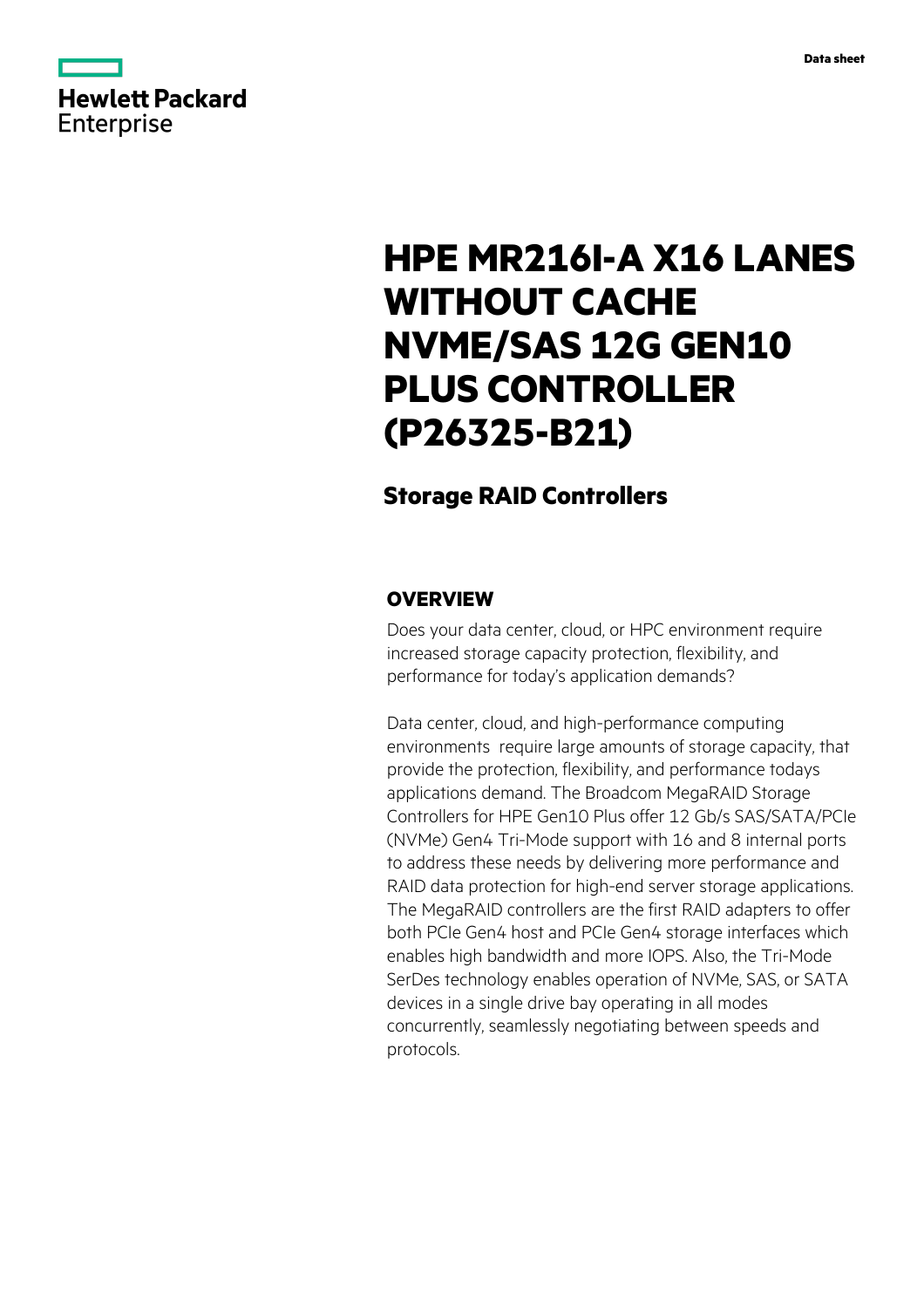## **FEATURES**

#### **Powerful Performance**

Broadcom MegaRAID Storage Controllers for HPE Gen10 Plus feature Broadcom MR416i and Broadcom MR216i controllers with impressive performance including up to 13,700 Mbs of bandwidth, 3M random read IOPS, and 240K RAID5 random write IOPS.

#### **2nd Generation Tri-Mode SerDes**

Broadcom MegaRAID Storage Controllers for HPE Gen10 Plus is enabled with SerDes for exceptional support of NVMe4/SAS3/SATA protocols.

With Tri-Mode support, achieve the scalability and flexibility you need for shifting business environments.

### **Enhanced Security**

Broadcom MegaRAID Storage Controllers for HPE Gen10 Plus is built with the HPE Silicon Root of Trust for firmware authentication and support for selfencrypting drives to help ensure protection for data at rest and prevention of malware.

#### **Software Supported**

Broadcom MegaRAID Storage Controllers for HPE Gen10 Plus support all major OS's including but not limited to Windows, Linux®, and VMware®; full tool suite including command line interface, web-based management, and out-of-band management support.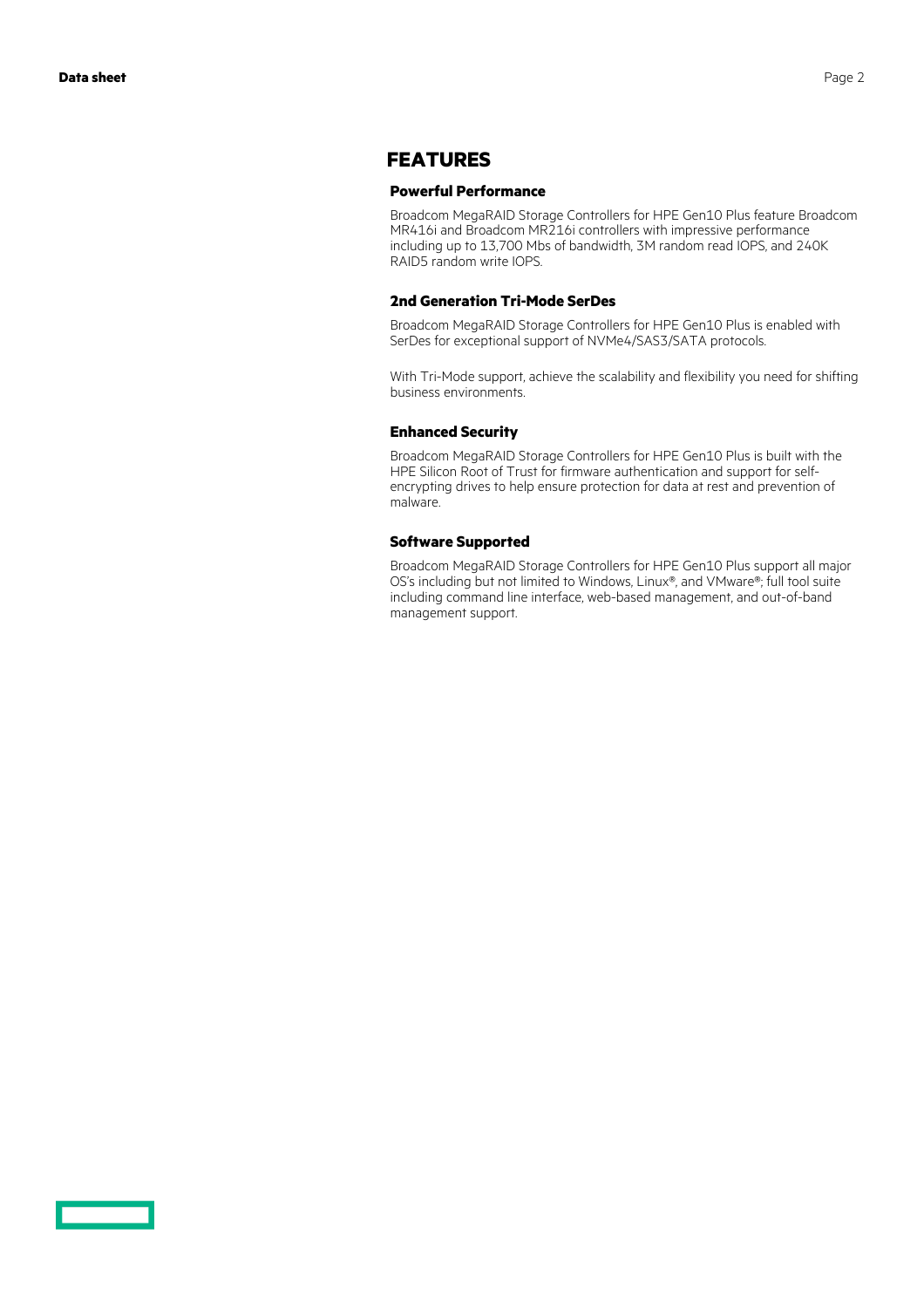<u>a sa sa</u>

# **Technical specifications HPE MR216i-a x16 Lanes without Cache NVMe/SAS 12G Gen10 Plus Controller**

| <b>Product Number</b>              | P26325-B21                                                                              |
|------------------------------------|-----------------------------------------------------------------------------------------|
| <b>Transfer rate</b>               | PCIe Gen4 host / Gen4 NVMe / Gen 3 SAS/SATA                                             |
| <b>Form factor</b>                 | Type-a Modular Controller                                                               |
| <b>Ports</b>                       | x8 host / x16 internal tri-mode                                                         |
| Cache                              | 4 GB                                                                                    |
| <b>RAID levels</b>                 | 0, 1, 10                                                                                |
| <b>Servers supported</b>           | See Broadcom MegaRAID Storage Controllers for HPE Gen10 Plus QuickSpecs for more detail |
| <b>Additional features</b>         | See Broadcom MegaRAID Storage Controllers for HPE Gen10 Plus QuickSpecs                 |
| <b>Certifications</b>              | See Broadcom MegaRAID Storage Controllers for HPE Gen10 Plus QuickSpecs                 |
| <b>Product Dimensions (metric)</b> | 9.92 cm                                                                                 |
| Weight                             | 0.124 kg                                                                                |
| Warranty                           | The warranty for this device is 3-years parts only.                                     |